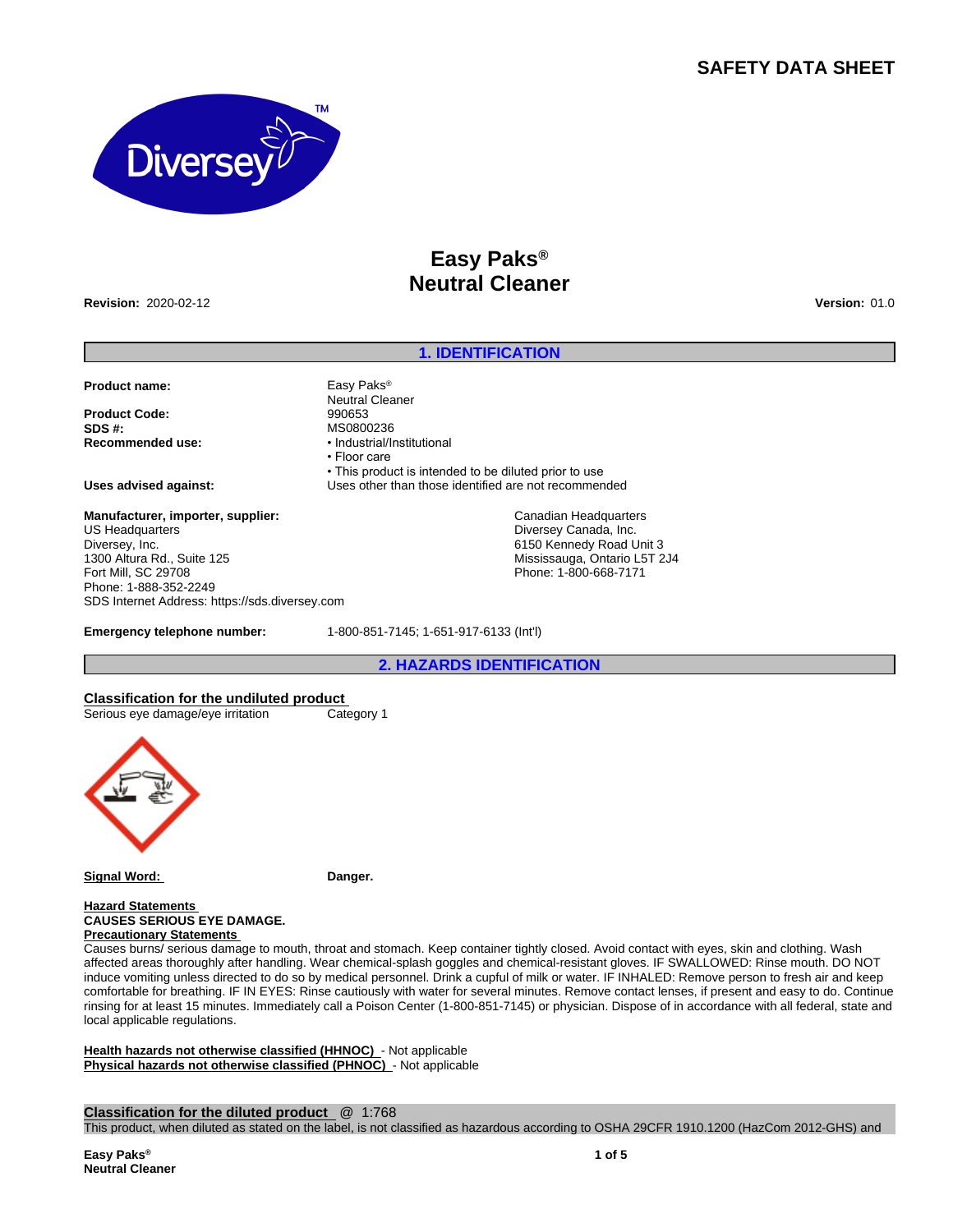**Hazard and Precautionary Statements** 

None required.

## **3. COMPOSITION/INFORMATION ON INGREDIENTS**

## **Classified Ingredients**

| Ingredient(s)                                                        | CAS#       | Weight %      |
|----------------------------------------------------------------------|------------|---------------|
| Citric acid                                                          | 77-92-9    | $10 - 30%$    |
| Sodium carbonate                                                     | 497-19-8   | 7 - 13%       |
| Benzenesulfonic acid, mono-C10-16-alkyl<br>derivatives, sodium salts | 68081-81-2 | $1 - 5%$      |
| Alcohol, C9-C11, ethoxylated                                         | 68439-46-3 | $1 - 5%$      |
| Sodium sesquicarbonate                                               | 533-96-0   | 1 - 5%        |
| Methanol                                                             | 67-56-1    | $> 0.1 - 1\%$ |

\*Exact percentages are being withheld as trade secret information

## **4. FIRST AID MEASURES**

### **Undiluted Product:**

**Eyes:** IF IN EYES: Rinse cautiously with water for several minutes. Remove contact lenses, if present and easy to do. Continue rinsing for at least 15 minutes.

**Skin:** No specific first aid measures are required.

**Inhalation:** IF INHALED: Remove person to fresh air and keep comfortable for breathing.

**Ingestion:** IF SWALLOWED: Rinse mouth. DO NOT induce vomiting unless directed to do so by medical personnel. Drink a cupful of milk or water.

**Most Important Symptoms/Effects:** No information available. **Immediate medical attention and special treatment needed** Not applicable.

## **Diluted Product:**

**Eyes:** Rinse with plenty of water. **Skin:** No specific first aid measures are required **Inhalation:** No specific first aid measures are required **Ingestion:** IF SWALLOWED: Call a Poison Center (1-800-851-7145) or doctor/physician if you feel unwell.

#### **5. FIRE-FIGHTING MEASURES**

**Specific methods:** No special methods required

**Suitable extinguishing media:** The product is not flammable. Extinguish fire using agent suitable for surrounding fire. **Specific hazards:** Corrosive material (See sections 8 and 10).

**Special protective equipment for firefighters:** As in any fire, wear self-contained breathing apparatus pressure-demand, MSHA/NIOSH (approved or equivalent) and full protective gear.

**Extinguishing media which must not be used for safety reasons:** No information available.

### **6. ACCIDENTAL RELEASE MEASURES**

**Environmental precautions and clean-up methods:**

**Personal precautions:** Put on appropriate personal protective equipment (see Section 8.). Clean-up methods - large spillage. Absorb spill with inert material (e.g. dry sand or earth), then place in a chemical waste container. Use a water rinse for final clean-up.

## **7. HANDLING AND STORAGE**

**Handling:** Avoid contact with skin, eyes and clothing. Wash thoroughly after handling. Do not taste or swallow. Product residue may remain on/in empty containers. All precautions for handling the product must be used in handling the empty container and residue. Avoid breathing vapors or mists. Use only with adequate ventilation. Remove and wash contaminated clothing and footwear before re-use. **Storage:** Keep tightly closed in a dry, cool and well-ventilated place. **Aerosol Level (if applicable) :** Not applicable.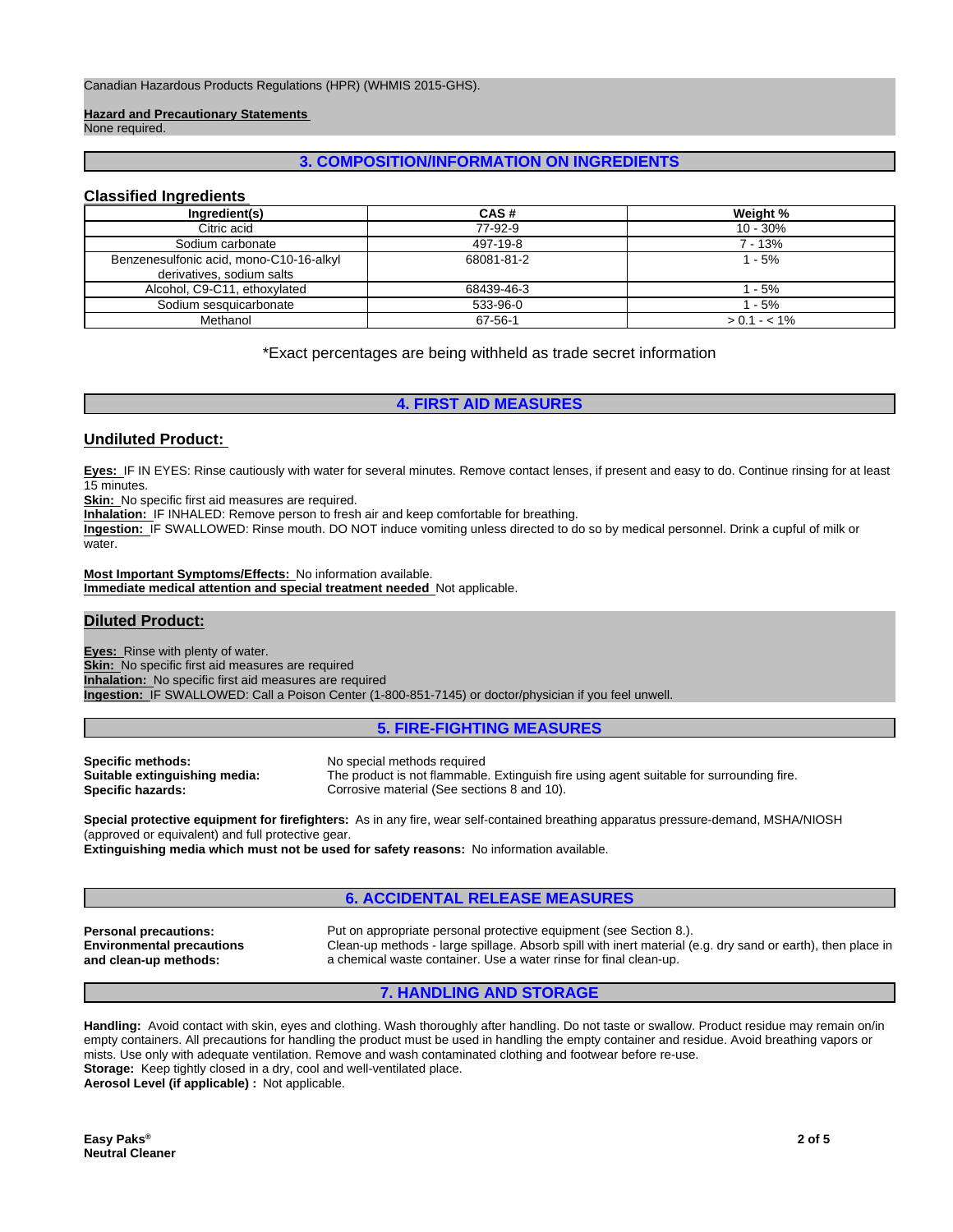### **8. EXPOSURE CONTROLS / PERSONAL PROTECTION**

#### **Exposure Guidelines:** .

| Ingredient(s) | . <i>.</i><br>ua u | <b>ACGIH</b>       | <b>OSHA</b>                                     |
|---------------|--------------------|--------------------|-------------------------------------------------|
| Methanol      | $67 - 56 - 7$      | 250 ppm (STEL)     | (TWA)<br>$200$ ppm                              |
|               |                    | $200$ ppm<br>(TWA) | า <sup>3</sup> (TWA)<br>$260$ mg/m <sup>3</sup> |

#### **Undiluted Product:**

**Engineering measures to reduce exposure:**

Good general ventilation should be sufficient to control airborne levels.

#### **Personal Protective Equipment**

It is the responsibility of the employer to determine the potential risk of exposure to hazardous chemicals for employees in the workplace in order to determine the necessity, selection, and use of personal protective equipment.

| Eye protection:                | None required under normal use conditions. In cases of a broken packets or exposure to the inner |
|--------------------------------|--------------------------------------------------------------------------------------------------|
|                                | liquid or powder is possible, wear appropriate eye protection.                                   |
| Hand protection:               | None required under normal use conditions. In cases of a broken packets or exposure to the inner |
|                                | liquid or powder is possible, wear appropriate protective gloves.                                |
| Skin and body protection:      | No personal protective equipment required under normal use conditions.                           |
| <b>Respiratory protection:</b> | No personal protective equipment required under normal use conditions.                           |
| Hygiene measures:              | Handle in accordance with good industrial hygiene and safety practice.                           |

#### **Diluted Product:**

**Engineering measures to reduce exposure:** Good general ventilation should be sufficient to control airborne levels.

#### **Personal Protective Equipment**

**Eye protection:** No personal protective equipment required under normal use conditions. **Hand protection:** No personal protective equipment required under normal use conditions. **Skin and body protection:** No personal protective equipment required under normal use conditions. **Respiratory protection:** No personal protective equipment required under normal use conditions. **Hygiene measures:** Handle in accordance with good industrial hygiene and safety practice.

**9. PHYSICAL AND CHEMICAL PROPERTIES**

**Explosion limits: - upper:** Not determined **- lower:** Not determined **Physical State:** Powder **Color:** Opaque Medium Orange **Evaporation Rate:** No information available **Configuration State:** Odor: Slightly perfumed **Odor**: **Odor:** *Slightly perfumed* **Odor:** *Slightly perfumed* **Odor:** *Slightly perfumed* **Odor:** *Slightly point/range:* **Not det Odor threshold: No information available.**<br>**Melting point/range: Not determined Autoignition temperature:** No information available **Solubility:** Completely Soluble **Solubility in other solvents: No information available Density:** 0.93 Kg/L<br> **Bulk density:** No information available<br> **Bulk density:** No information available<br> **Vapor pressure:** No information available **Flash point (°F):** > 93 °C **Partition coefficient (n-octanol/water):** No information available **Viscosity:** No information available **Elemental Phosphorus:** 0.00 % by wt. **VOC:** 0.5 % \*<br> **Flammability (Solid or Gas):** Not applicable **by the set of applicable Sustained combustion:** Not applicable **Flammability (Solid or Gas): Not applicable** 

**Decomposition temperature:** Not determined **Bulk density:** No information available **Vapor pressure:** No information available.

#### **Dilution pH:** ≈ 7.2 **Dilution Flash Point (°F): VOC % by wt. at use dilution:** 0.0007 %

\* - Title 17, California Code of Regulations, Division 3, Chapter 1, Subchapter 8.5, Article 2, Consumer Products, Sections 94508

## **10. STABILITY AND REACTIVITY**

**Reactivity:** Not Applicable Stability: Not Applicable Stability: Hazardous decomposition products: **Conditions to avoid:** No information available.

The product is stable<br>None reasonably foreseeable. **Materials to avoid:** Do not mix with any other product or chemical unless specified in the use directions.

**Easy Paks® Neutral Cleaner**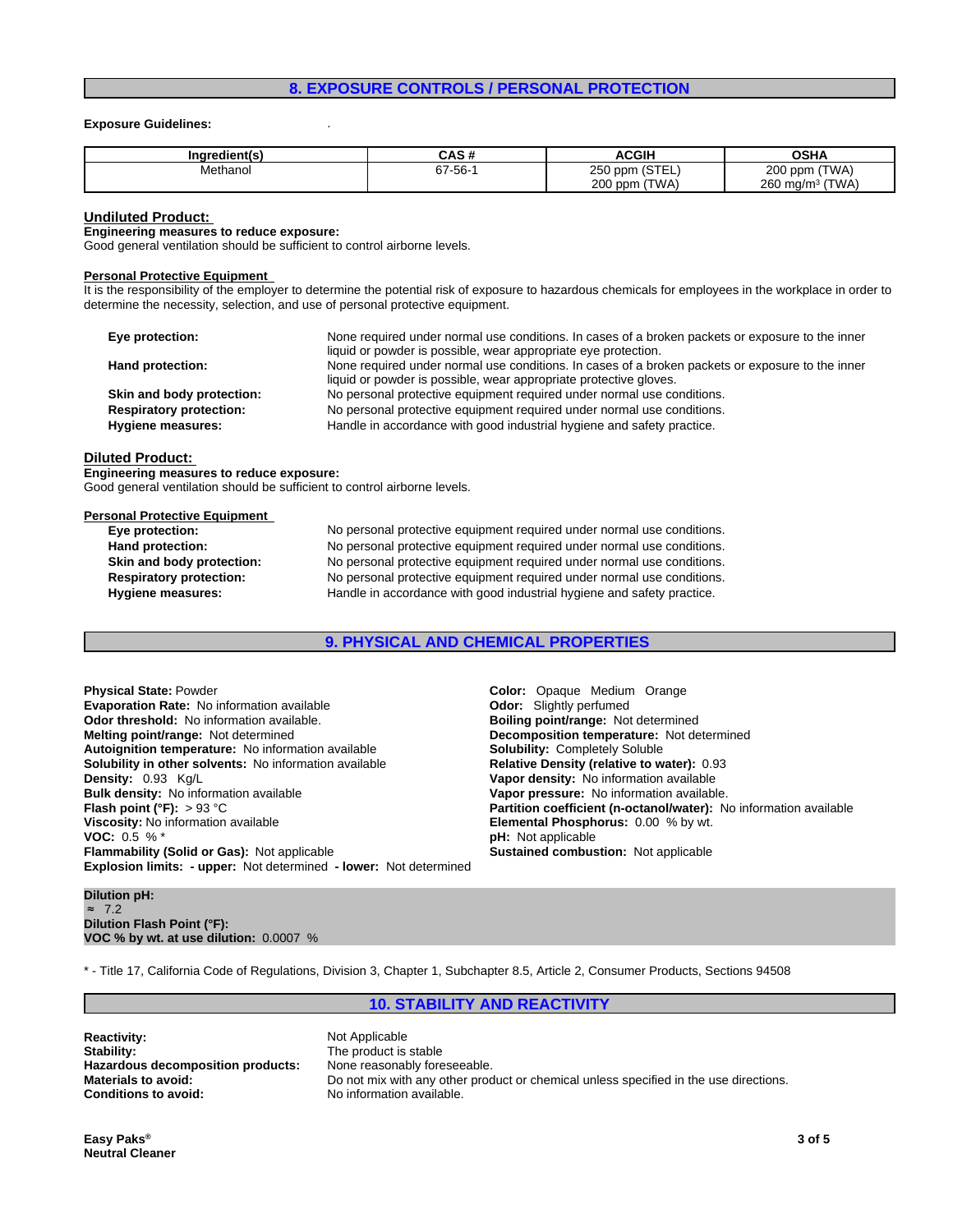## **11. TOXICOLOGICAL INFORMATION**

**Information on likely routes of exposure:**

Skin contact, Inhalation, Ingestion, Eye contact

#### **Delayed, immediate, or chronic effects and symptoms from short and long-term exposure**

**Skin contact:** Unlikely to be irritant in normal use.

**Eye contact:** Corrosive. Causes serious eye damage. Symptoms may include pain, burning sensation, redness, watering, blurred vision or loss of vision.

**Ingestion:** Causes burns/ serious damage to mouth, throat and stomach. Symptoms may include stomach pain and nausea. **Inhalation:** May cause irritation and corrosive effects to nose, throat and respiratory tract. Symptoms may include coughing and difficulty breathing.

**Sensitization:** No known effects.

**Target Organs (SE):** None known

**Target Organs (RE):** None known

#### **Numerical measures of toxicity**

| ATE - Oral (mg/kg):                    | 3300  |
|----------------------------------------|-------|
| ATE - Dermal (mg/kg):                  | >5000 |
| ATE - Inhalatory, mists (mg/l):        | >20   |
| ATE - Inhalatory, vapors $(mg/l): >50$ |       |

### **12. ECOLOGICAL INFORMATION**

**Ecotoxicity:** No information available.

**Persistence and Degradability:** No information available.

**Bioaccumulation:** No information available.

### **13. DISPOSAL CONSIDERATIONS**

**Waste from residues / unused products (undiluted product):** This product, when diluted as stated on this SDS, is not a hazardous waste according to Federal regulations (40 CFR 261.4 (b)(4)). Under RCRA, it is the responsibility of the user of the product to determine, at the time of disposal, whether the waste solution meets RCRA criteria for hazardous waste. Dispose in compliance with all Federal, state, provincial, and local laws and regulations.

**Waste from residues / unused products (diluted product):** This product, when diluted as stated on this SDS, is not a hazardous waste according to Federal regulations (40 CFR 261.4 (b)(4)). Under RCRA, it is the responsibility of the user of the product to determine, at the time of disposal, whether the waste solution meets RCRA criteria for hazardous waste. Dispose in compliance with all Federal, state, provincial, and local laws and regulations.

**RCRA Hazard Class (undiluted product):** Not Regulated **RCRA Hazard Class (diluted product):** Not Regulated **Contaminated Packaging:** Do not re-use empty containers.

### **14. TRANSPORT INFORMATION**

**DOT/TDG/IMDG:** The information provided below is the full transportation classification for this product. This description does not account for the package size(s) of this product, that may fall under a quantity exception, according to the applicable transportation regulations. When shipping dangerous goods, please consult with your internal, certified hazardous materials specialist to determine if any exceptions can be applied to your shipment.

#### **DOT (Ground) Bill of Lading Description:** NOT REGULATED

## **IMDG (Ocean) Bill of Lading Description:** NOT REGULATED